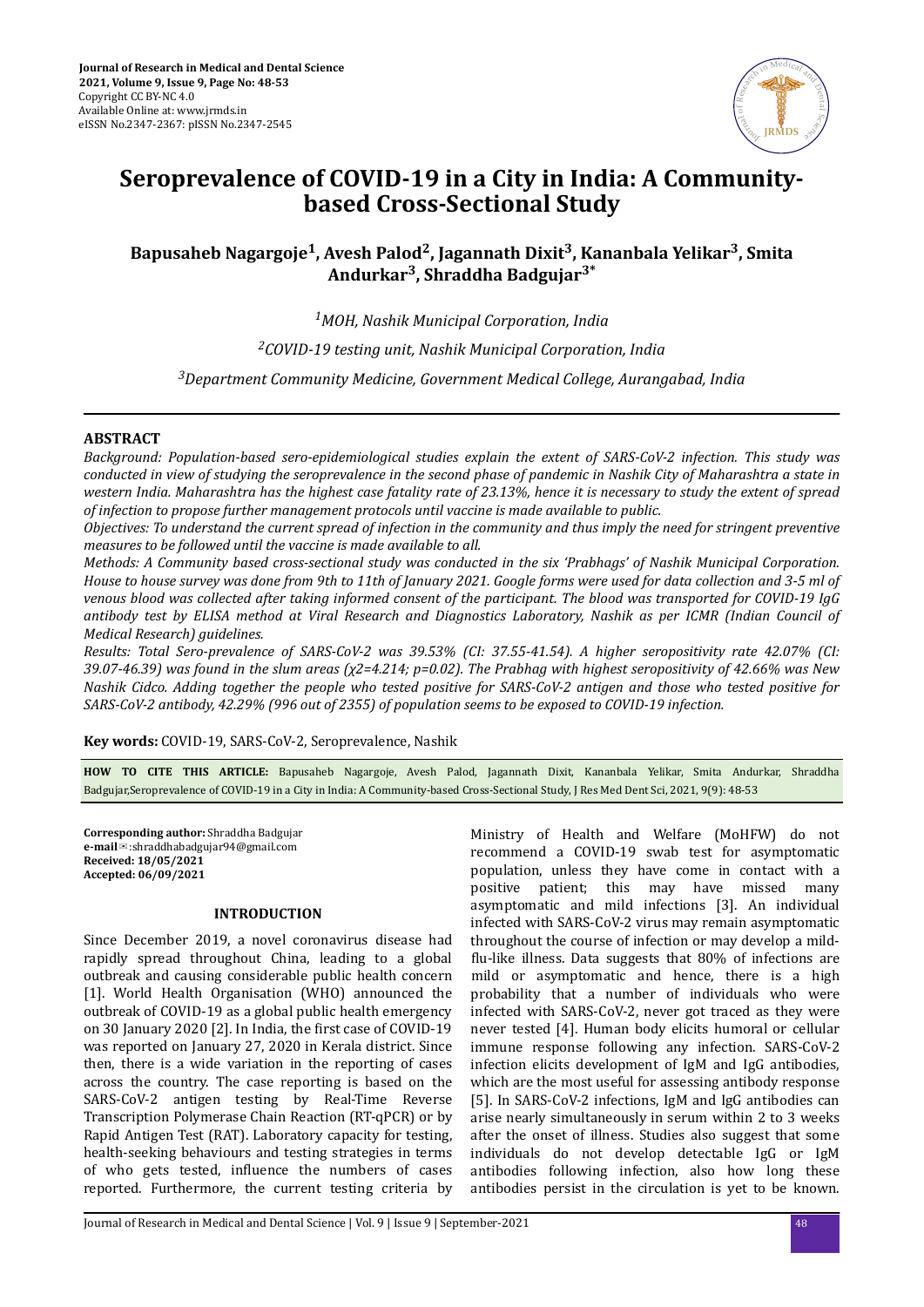Thus, the absence of detectable IgM or IgG antibodies does not necessarily rule out that they could have previously been infected. However, the presence of these antibodies in blood indicates a past infection as well as development of immunity against the disease [5,6]. Knowledge about the true extent of infection is critical for an effective public health response. World Health Organisation (WHO) states that, the percentage of people that need to be immune in order to achieve herd immunity varies with each disease. The proportion of the population, that must be vaccinated against COVID-19 to begin inducing herd immunity is not yet known. This is an important area of research and varies likely according to the community, the vaccine, the populations prioritized for vaccination, and other factors [7]. Population-based sero-epidemiological studies are therefore a recommended measure to study the extent of spread of infection in an area to aid in this information. The objective of this study was to understand the current spread of infection in the community and thus imply the need for stringent preventive measures to be followed until the vaccine is made available to all.

# **METHODS**

A community based cross-sectional study was carried out in the households of Municipal Corporation (NMC) area of Nashik a city in the state of Maharashtra, western region of India. Sample size was calculated taking into consideration the antigen/RTPCR positivity rate of 25% using statistical formula N=Z2pq/e2, where N=Sample size, Z=Standard Normal deviate=1.96, p=25, q=100-p, eabsolute precision. Absolute precision was taken as 1.75. The total sample size of 2355 individuals above 18 years of age, who had been residents of Nashik city for more than 6 months, excluding non-consenting and migrant population, were selected. Study population was taken from six Prabhags of Nashik Municipal Corporation. The samples were taken proportionate to the population and were given appropriate weightage to slum and non-slum areas. Data collection was done from 09th January 2021 to 11th January 2021 by 12 field teams. Each team consisted of 2 doctors, 1 trained phlebotomist, 1 assistant and 1 health worker from the local health post.

After visiting the selected area, main square was identified. Lane was selected randomly by spinning the bottle. After randomly selecting first household, required number of households from that area, were selected by using left hand rule. After the first household every tenth household was selected. In case of refusal, the immediate next household was selected. One adult from each household fulfilling the inclusion criteria was interviewed by using Google form. From the first household oldest male, from second household oldest female, from third household youngest male and from fourth youngest female was interviewed and same sequence was continued further. The study team briefed the selected household about the survey objectives and process involved with the help of participant information sheet. After obtaining consent from the eligible participant, information on basic demographic details, exposure history to laboratory confirmed COVID-19 cases, symptoms suggestive of COVID-19, and clinical history was recorded in the Google form by the survey teams. 3-5 ml of venous blood was collected under all aseptic precautions and transported to Viral Research and Diagnostic Laboratory (VRDL), Nashik as per ICMR guidelines. Antibody testing was done using COVID-19 IgG ELISA technique on the same day. The data collected was entered systematically in Microsoft Excel 2019 and represented in tabular and graphical format. Tests of statistical significance were applied using Open epi online calculator.

## **RESULTS**

A sample size of 2352 was expected to be achieved in Nashik City. Total sample collection achieved was 2355. 30.83% samples were collected from slum and 69.17% samples from non-slum areas Nashik Municipal Corporation. Total Sero-prevalence of SARS-CoV-2 was 39.53%. Seroprevalence was 42.70% in slum areas and 32.12% in non-slum areas. All the findings fall within the range of 95% confidence interval. Chi-square test was applied to study the association between slum areas and sero-positivity which was found to be statistically significant ( $\chi$ 2=4.214; p=0.0201); Odds ratio=1.21 (CI-1.013-1.445) (Table 1).

| Locality    | <b>Total samples</b> | <b>Total seropositive</b> | CI 95%      |
|-------------|----------------------|---------------------------|-------------|
| <b>SLUM</b> | 726 (30.83)          | 310 (42.70)               | 39.07-46.39 |
| NON-SLUM    | 1629 (69.17)         | 621 (38.12)               | 35.76-40.53 |
| TOTAL       | 2355                 | 931 (39.53)               | 37.55-41.54 |

The highest sero-positivity of 42.66% was observed in New Nashik Cidco. followed by 42.07% in Nashik East. The rest of the Prabhags had a seroprevalence ranging from 34.31- 39.01% (Figure 1).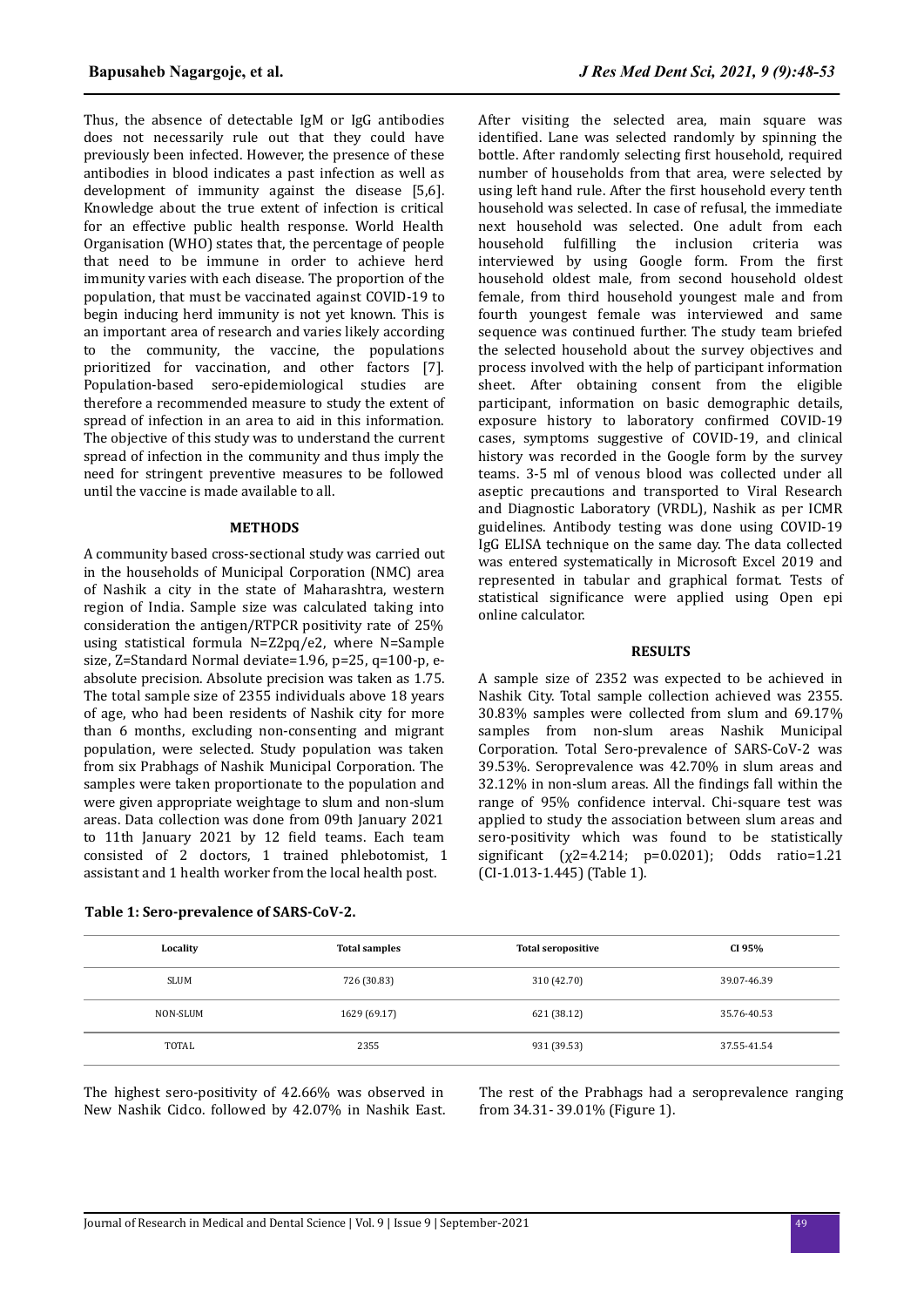

Highest sero-prevalence of 75% was seen in the age group of >80 years in slum areas and 46.97% in 18-20 years age group in non-slum areas. Lowest prevalence of 30.77% was seen in 71-80 years age group in slum areas and >80 years age group in non-slum areas. Seroprevalence among males from both slum and non-slum areas was 39.95% and that of females was 39.13%. Whereas, a statistically significant association was found between high seropositivity and females residing in slums (43.26%) than in non-slums (37.13%) (χ2=4.169; p=0.0239) (Table 2).

|             | Figure 1: Prabhag-wise distribution of sero- |
|-------------|----------------------------------------------|
| prevalence. |                                              |

| Table 2: Age and sex-wise distribution of seroprevalence in slum and non-slum areas. |  |
|--------------------------------------------------------------------------------------|--|
|                                                                                      |  |

| Locality                       | Age       |              | Positive         | <b>Negative</b>  | Seroprevalence<br>(%) | <b>Total samples</b> |                |
|--------------------------------|-----------|--------------|------------------|------------------|-----------------------|----------------------|----------------|
|                                |           | <b>Males</b> | <b>Females</b>   | Males            | Females               |                      |                |
| $\operatorname{\mathsf{SLUM}}$ | 18-20     | 14           | 9                | $10\,$           | 14                    | 48.94                | 47             |
|                                | $21 - 30$ | 41           | 43               | 62               | 65                    | 39.81                | 211            |
|                                | 31-40     | 23           | 37               | 25               | 46                    | 45.8                 | 131            |
|                                | 41-50     | 26           | 33               | 34               | 42                    | 43.7                 | 135            |
|                                | $51 - 60$ | 18           | 24               | 34               | 27                    | 40.78                | 103            |
|                                | 61-70     | 12           | 19               | 21               | 17                    | 44.93                | 69             |
|                                | 71-80     | 3            | 5                | $\overline{7}$   | $11\,$                | 30.77                | 26             |
|                                | $>\!\!80$ | 3            | $\boldsymbol{0}$ | $\boldsymbol{0}$ | $\mathbf{1}$          | 75                   | $\overline{4}$ |
|                                | TOTAL     | 140          | 170              | 193              | 223                   | 42.7                 | 726            |
| NON-SLUM                       | 18-20     | 16           | 15               | 17               | 18                    | 46.97                | 66             |
|                                | $21 - 30$ | 72           | 82               | 96               | 114                   | 42.31                | 364            |
|                                | $31 - 40$ | 81           | 61               | 132              | 129                   | 35.24                | 403            |
|                                | 41-50     | 47           | 56               | 89               | 101                   | 35.15                | 293            |
|                                | $51 - 60$ | 32           | 46               | 66               | 89                    | 33.48                | 233            |
|                                | 61-70     | 49           | 33               | 61               | 41                    | 44.57                | 184            |
|                                | 71-80     | 21           | 6                | $31\,$           | 15                    | 36.99                | 73             |
|                                | $>\!\!80$ | 3            | $1\,$            | 8                | $\mathbf{1}$          | 30.77                | 13             |
|                                | TOTAL     | 321          | 300              | 500              | 508                   | 38.12                | 1629           |

Highest sero-prevalence of 52% was seen in Muslim religion, followed by Others (Sikh, Christian, etc.)- 51.61%, Buddhist- 43.41%, and Hindu-38.68%. Chisquare test was applied to study the association between Muslim religion and sero-positivity which was found to be statistically significant with,  $x2=5.037$ ; 'p' value=0.0124, Odds ratio=1.685 (CI-1.061-2.683) (Figure 2). Highest sero-prevalence of 45.21% was present in unskilled workers (Job that does not require any formal training). Lowest sero-prevalence of 31.67% was seen in Professional workers like Doctors, lawyers, professors, expert etc (Figure 3). Of the total seropositive cases, 743 (79.80 %) were found to have no history of contact with

COVID-19 positive patient, 141 (15.15%) had history of contact with confirmed case of COVID-19 and 47 (5.05%) were unaware of any contact history (Figure 4). Seropprevalence was 36.99% in individuals with Ischaemic Heart Disease, 35.45% in individuals with Hypertension, and 34.04% in cases with Diabetes Mellitus. 39.83% seroprevalence was seen in individuals without any co-morbid conditions. Seroprevalence was 28.07% in individuals with more than one co-morbid conditions like Diabetes, Hypertension, Ischaemic Heart Disease, Hypothyroidism, Bronchial Asthma, etc (Figure 5).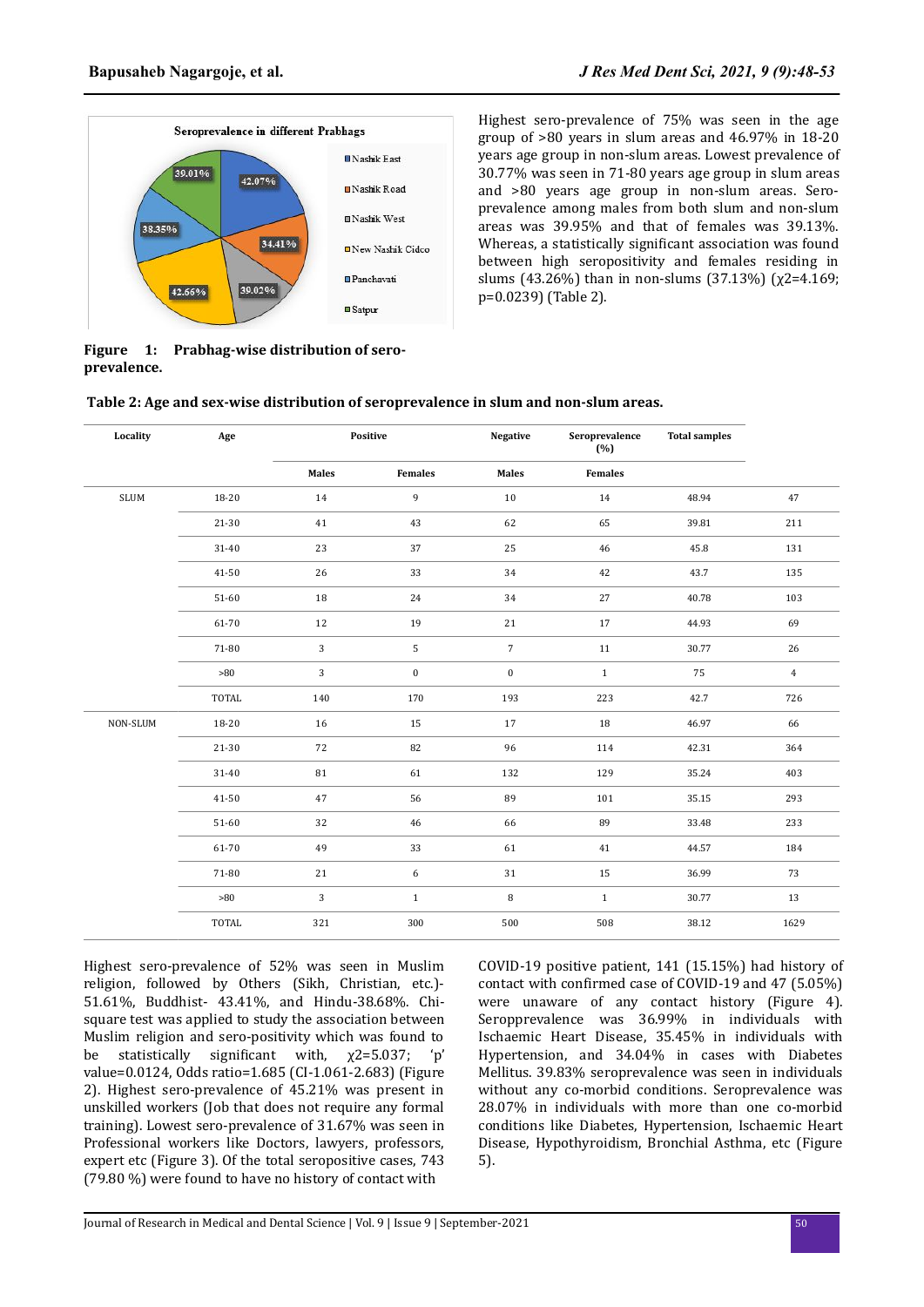

**Figure 2: Sero-prevalence of SARS-CoV-2 in different religions.**



# **Figure 3: Sero-prevalence of SARS-CoV-2 in different occupations.**



**Figure 4: Sero-prevalence in cases with history of contact with COVID-19 patients.**



#### **Figure 5: Sero-prevalence of SARS-CoV-2 associated with various co-morbidities.**

The time interval between swab test for SARS-CoV-2 antigen to SARS-CoV-2 antibody test signifies the time taken for formation of IgG against SARS-CoV-2 infection. Among 2355 samples tested for sero-positivity, 517 samples were also tested for SARS-CoV-2 antigen, of which 170 (32.88%) were tested antigen positive.

Of which 61.76% (105 out of 170) were seropositive and 38.24% (65 out of 170) were seronegative. 25.92% (134 out of 517) samples were antigen negative but seropositive. Therefore, total number of people who got infected with COVID-19 can be arrived at, by adding together the people who tested positive for SARS-CoV-2 antigen and those who tested positive for SARS-CoV-2 antibody.

Thus, 42.29% (996 out of 2355) of population seems to be exposed to COVID-19 infection. Sero-prevalence was highest in the time interval of more than three weeks. Chi-square test was applied to study the co-relation between SARS-CoV-2 antigen and SARS-CoV-2 antibody detection, which was statistically significant, with  $(\chi2=25.56; \, \mathrm{p}=0.000)$  (Table 3).

| Table 3: Time interval between SARS-CoV-2 antigen and antibody test. |  |  |
|----------------------------------------------------------------------|--|--|
|                                                                      |  |  |
|                                                                      |  |  |

| Time interval      | Antigen test positive | Total        |              |
|--------------------|-----------------------|--------------|--------------|
|                    | Seropositive          | Seronegative |              |
| 1 - 2 WEEKS        | 15                    | 15           | 30           |
| 2 - 3 WEEKS        | 12                    | 8            | 20           |
| > 3 WEEKS          | 78                    | 42           | 120          |
| Total              | 105                   | 65           | 170          |
|                    | Antigen test negative |              |              |
| Time interval      |                       |              | <b>TOTAL</b> |
|                    | SEROPOSITIVE          | Seronegative |              |
| <b>1 - 2 WEEKS</b> | 64                    | 81           | 145          |
| 2 - 3 WEEKS        | 20                    | 32           | 52           |
| > 3 WEEKS          | 50                    | 100          | 150          |
| <b>TOTAL</b>       | 134                   | 213          | 347          |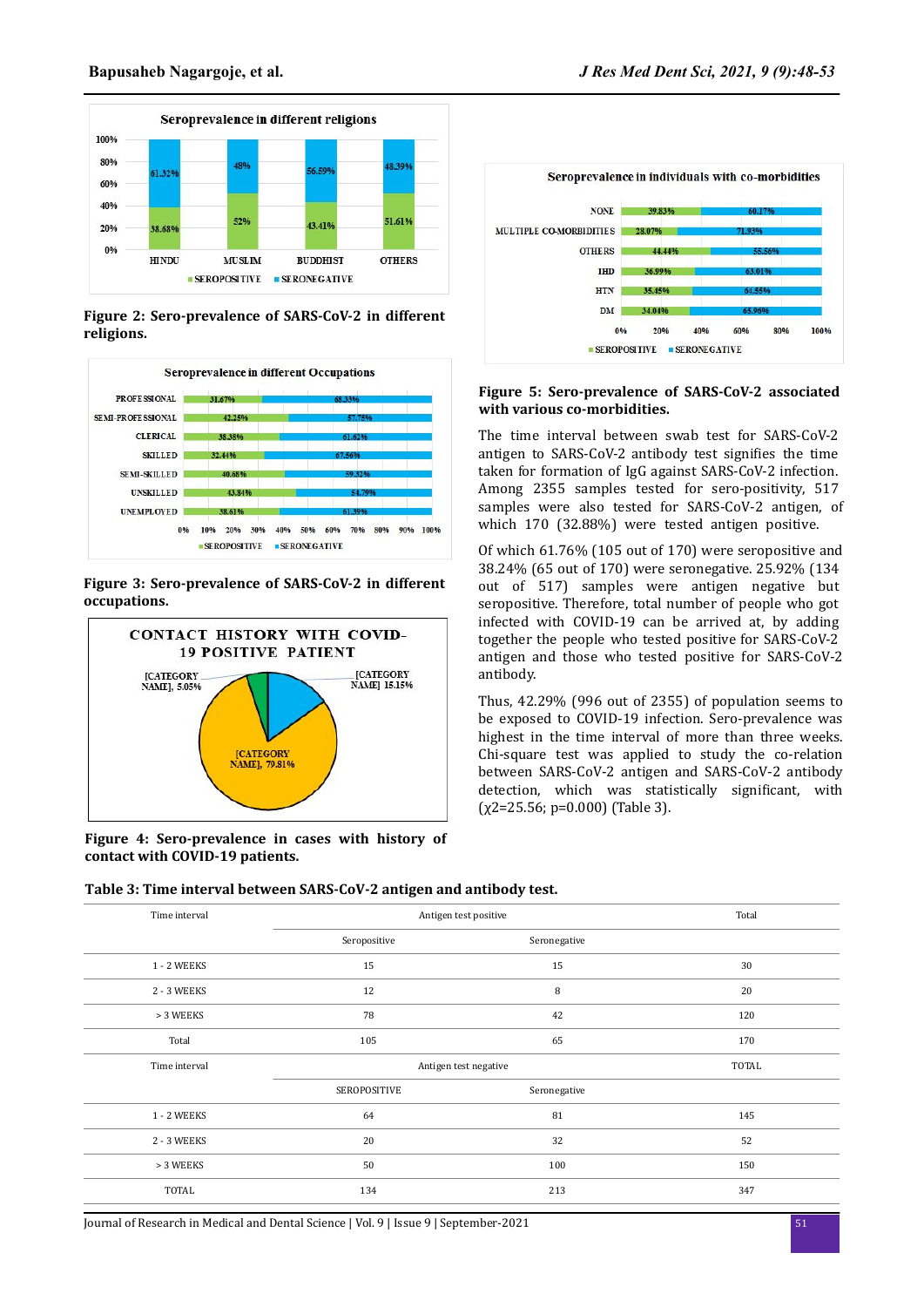## **DISCUSSION**

In Geneva, Between April 6 and May 9, 2020, a seroprevalence of 4.8% in first week was found which increased to  $10.8\%$  by fifth week [8]. The first national sero-prevalence survey conducted by Indian Council of Medical Research (ICMR) in May and June during initial phase of pandemic, reported a seroprevalence of 0.73% [9]. Estimated sero-prevalence of COVID-19 in Aurangabad Municipal Corporation area in the month of August 2020 was found to be 11.81% [10]. In Delhi, by early July 2020, 23% population of the surveyed areas had developed IgG antibodies [11,12]. In present study, total sero-prevalence of SARS-CoV-2 was 39.53%. Sero prevalence was more in slum areas as compared to nonslum areas in, with 42.70% in slum and 32.12% in nonslum areas ( $\chi$ 2=4.214; p=0.0201). It was found that people residing in slum areas were 1.21 times more likely to develop sero-positivity as compared to non-slum areas. Similar findings were present in Mumbai, 57% in slums and 16% in non-slum areas had developed these antibodies [11]. Higher prevalence in slums could possibly be due to high population density, crowded housing and shared common facilities like water points, toilets etc. The 'Epidemiological and Serological Surveillance of COVID-19 in Pune' conducted in 5 highincidence Prabhags also supports the idea, that the seroprevalence was higher in those who live in tenement or hutment dwellings, and among those who share toilets [13]. We also found a statistically significant association between high seropositivity and females residing in slums (43.26%) than in non-slums (37.13%) ( $\chi$ 2=4.169; p=0.0239). In the present study, Odds Ratio was calculated for relationship between religion and seropositivity and it revealed that the Muslims had a 1.685 times higher chance of developing sero-positivity, than all others with a p-value 0.0124, which indicated that this association was statistically significant. Similar findings were seen in sero-surveys conducted in Aurangabad and Malegaon, that the seropositivity was more among Muslims, and the association of religion with seropositivity was statistically significant  $[10,14]$ . 80% of the sero positive people had no history of contact with confirmed COVID-19 case. This indicates community transmission. According to CDC, some individuals do not develop detectable IgG or IgM antibodies following infection, also how long these antibodies persist in the circulation is yet to be known.6 In corroboration to which we found that 38.62% people had antibodies with prior SARS-CoV-2 antigen test negative whereas, 38.24% had prior SARS-CoV-2 antigen test positive but no detectable antibodies in circulation. High prevalence of seropositivity in other studies from Aurangabad [10]. Mumbai [11], Delhi [12], and Pune [13], and Ahmedabad [15] also suggest that there is community spread of infection, and most of the infections are asymptomatic and go undetected. In accordance to WHO, the achievement of herd immunity depends on, the community, the vaccine that is used, the populations prioritized for vaccination, and other factors [7]. Population-based sero-epidemiological studies are

therefore a recommended measure to study the extent of spread of infection in an area to aid in this information.

#### **CONCLUSION**

It is observed that a higher sero-positivity rate is significantly associated with slums as compared to nonslums. Sero-positivity rate is very similar from 38.35% to 42.07% in different Prabhags of Nashik City. Antigen test positivity is associated with sero-positivity. However, there were many individuals who possibly had asymptomatic or mild infection of COVID-19 who showed sero-positivity despite a negative SARS-CoV-2 antigen test. The study is representative of the entire city and hence it can be said that 42.29% (996 out of 2355) of population seems to be exposed to COVID-19 infection. The expected seroprevalence for achieving herd immunity varies from 65% to 95% depending on the disease and the community. Even then, only 42.29% population was found to be exposed to COVID-19 infection in Nashik city. Thus, there should be no false sense of security generated in common public due to present seropositivity rate. It is yet necessary to strictly implement the practice of wearing masks, washing hands with soap and water and physical distancing. This study may be made use of, for deciding the priority of vaccination in near future, as achieving herd immunity with safe and effective vaccines makes diseases rarer and saves lives.

# **ETHICAL CONSIDERATIONS**

This study with was approved by Institutional Ethics Committee of Manavata Clinical Research Institute on 07th January 2021. Written Informed consent was taken from each eligible participant before enrolling him/her in the study. This study was conducted in accordance with latest version of Declaration of Helsinki.

#### **ACKNOWLEDGEMENTS**

The author acknowledges the support of all the doctors, technical staff and local health workers for their sincire and meticulous field work during the survey.

#### **SOURCE OF SUPPORT**

Nashik Municipal Corporation.

#### **CONFLICTING INTEREST**

None.

#### **REFERENCES**

- 1. Wang F, Qu M, Zhou X. The timeline and risk factors of clinical progression of COVID-19 in Shenzhen, China. J Transl Med 2020; 18:270.
- 2. https://www.who.int/emergencies/diseases/novelcoronavirus-2019
- 3. https://www.mohfw.gov.in/pdf/ AdvisoryonstrategyforCOVID19TestinginIndia.pdf
- 4. Gideon M, Merone L. A systematic review and metaanalysis of published research data on COVID-19